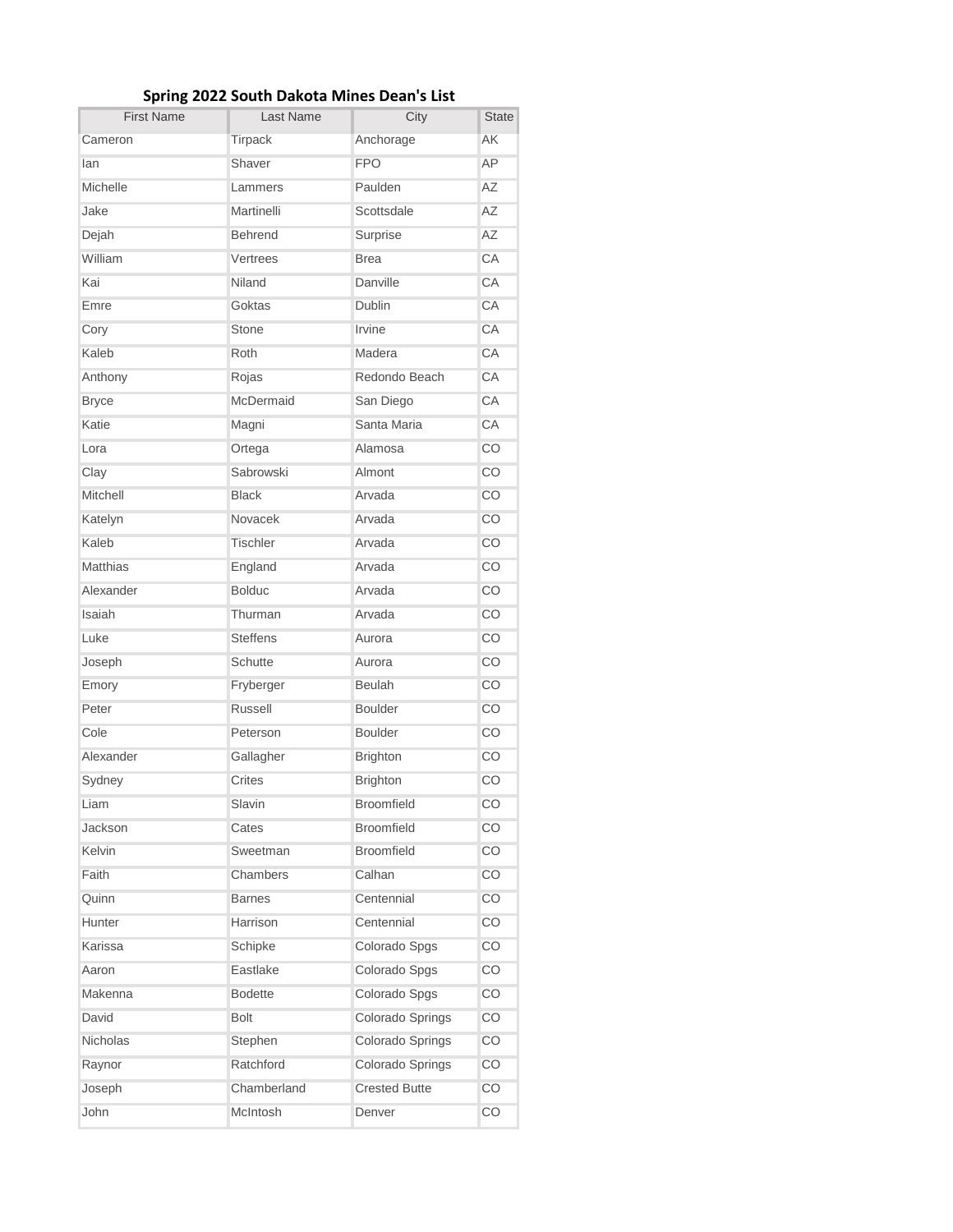| Dakota          | <b>Dillin</b>    | Denver                 | CO  |
|-----------------|------------------|------------------------|-----|
| Thomas          | Creese           | Denver                 | CO  |
| Jarvie          | Arnold           | Durango                | CO  |
| Logan           | Garzaniti        | Elbert                 | CO  |
| Emma            | Thompson         | Erie                   | CO  |
| Kole            | Pickner          | <b>Fort Collins</b>    | CO  |
| Avery           | <b>Bend</b>      | <b>Fort Collins</b>    | CO  |
| Casey           | Knutsen          | <b>Fort Collins</b>    | CO  |
| Joshua          | Leone            | <b>Fort Collins</b>    | CO. |
| Caden           | <b>Kokes</b>     | <b>Fort Collins</b>    | CO  |
| Eli             | Bowman           | Fort Lupton            | CO  |
| <b>Isis</b>     | Rivera           | Fountain               | CO  |
| Ethan           | Hartmann         | Grand Jct              | CO  |
| Teagan          | Yake             | <b>Grand Junction</b>  | CO  |
| Isaac           | McClanahan       | Greeley                | CO  |
| Elijah          | <b>Meakins</b>   | Haxtun                 | CO. |
| Abigaile        | Saline           | HghInds Ranch          | CO  |
| Matthew         | <b>Vickers</b>   | HghInds Ranch          | CO  |
| Madison         | Goldsmith        | <b>Highlands Ranch</b> | CO  |
| Grant           | Bauer            | <b>Highlands Ranch</b> | CO  |
| Emma            | Sobnosky         | <b>Highlands Ranch</b> | CO  |
| Tyler           | Captain          | <b>Highlands Ranch</b> | CO. |
| Alexander       | Morrison         | <b>Highlands Ranch</b> | CO  |
| Joseph          | Alber            | <b>Highlands Ranch</b> | CO  |
| <b>Blake</b>    | <b>Benson</b>    | <b>Hotchkiss</b>       | CO  |
| Henry           | <b>Brouwer</b>   | Johnstown              | CO  |
| Tate            | <b>Dille</b>     | Julesburg              | CO  |
| <b>Nicholas</b> | Dill             | Kersey                 | CO  |
| Fernando        | Chavez           | La Veta                | CO  |
| Ethan           | Harris           | Lafayette              | CO  |
| Kaelin          | Washington-Blair | Littelton              | CO  |
| <b>Brittney</b> | Griffith         | Littleton              | CO  |
| Mason           | Galbreath        | Littleton              | CO  |
| Chandler        | Callejo          | Littleton              | CO  |
| Toby            | Roberts          | Longmont               | CO  |
| Connor          | Taylor           | Longmont               | CO  |
| Jarod           | Svensson         | Longmont               | CO  |
| Mark            | Boden            | Longmont               | CO  |
| Jordyn          | Tygesen          | Loveland               | CO  |
| Gabriel         | D'Silva          | Loveland               | CO  |
| Kristin         | Luce             | Meeker                 | CO  |
| Kasandra        | Luce             | Meeker                 | CO  |
| Trevor          | Elliott          | Merino                 | CO  |
| Joel            | Nelson           | Parker                 | CO  |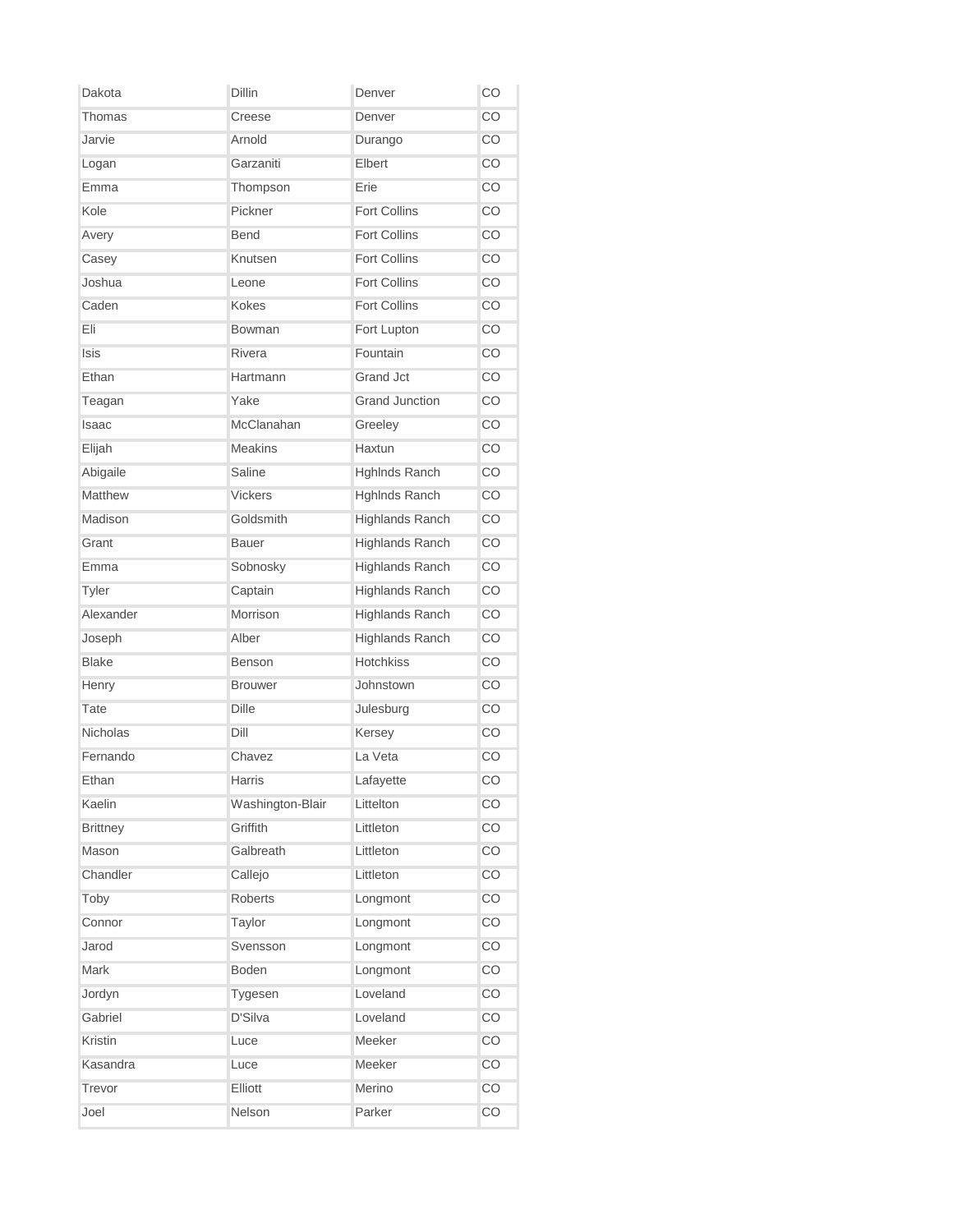| Jerrod         | Miller          | Parker              | CO        |
|----------------|-----------------|---------------------|-----------|
| Jesiah         | Wight           | Pierce              | CO        |
| Jay            | Sprackling      | Severance           | CO        |
| Hunter         | Paxton          | Sterling            | CO        |
| Colton         | Snyder          | Thornton            | CO        |
| Alec           | VanHorn         | Thornton            | CO        |
| George         | <b>Martinez</b> | Thornton            | CO        |
| Syerra         | Trujillo        | Trinidad            | CO        |
| Ryley          | Darnell         | Westminster         | CO.       |
| Alice          | <b>Morris</b>   | Saint Marys         | <b>GA</b> |
| Graham         | Noble           | Cedar Rapids        | IA        |
| Joshua         | Rasmussen       | Des moines          | IA        |
| Shawn          | Kohl            | Eldridge            | IA        |
| Johnathan      | Juergens        | Manchester          | IA        |
| <b>Bryce</b>   | Howard          | <b>Muscatine</b>    | IA        |
| Lucas          | Pierce          | Nashua              | IA        |
| Matthew        | <b>Birch</b>    | Parkersburg         | IA        |
| <b>Jarrett</b> | Meyer           | Rock Rapids         | IA        |
| Kiley          | Metzger         | Rock Rapids         | IA        |
| Hannah         | Meehan          | Sergeant Bluff      | IA        |
| Levi           | Johnson         | Walker              | IA        |
| Jacey          | Koethe          | Waukee              | IA        |
| Benjamin       | Macy            | Wellsburg           | IA        |
| <b>Brett</b>   | Flerchinger     | <b>Boise</b>        | ID        |
| Henry          | Dryden          | <b>Boise</b>        | ID        |
| Jay            | Horning         | Eagle               | ID        |
| Rianna         | Garland         | <b>Idaho Falls</b>  | ID        |
| Ryan           | Grant           | Naperville          | IL.       |
| Rachel         | Terwilliger     | New Baden           | IL        |
| <b>Brianna</b> | Hoff            | Washington          | IL        |
| Katherine      | Hoppe           | Wheaton             | IL        |
| Andrew         | Jespersen       | Jasper              | IN        |
| Henry          | Herndon         | Olathe              | KS        |
| Caden          | Vinduska        | Saint George        | KS        |
| Colette        | <b>McAndrew</b> | Holden              | MA        |
| Liam           | <b>Stack</b>    | Lusby               | <b>MD</b> |
| Emma           | <b>Boeke</b>    | Petersburg          | MI        |
| Stephen        | Dobie           | Amboy               | MN        |
| Sasha          | Mahlen          | Apple Valley        | MN        |
| Trinity        | Lindner         | Appleton            | <b>MN</b> |
| Jason          | Shields         | Arden Hills         | MN        |
| Annaliese      | <b>Braucht</b>  | <b>Beaver Creek</b> | MN        |
| Madeline       | Vagts           | <b>Big Lake</b>     | MN        |
| Ryan           | Moen            | <b>Blaine</b>       | MN        |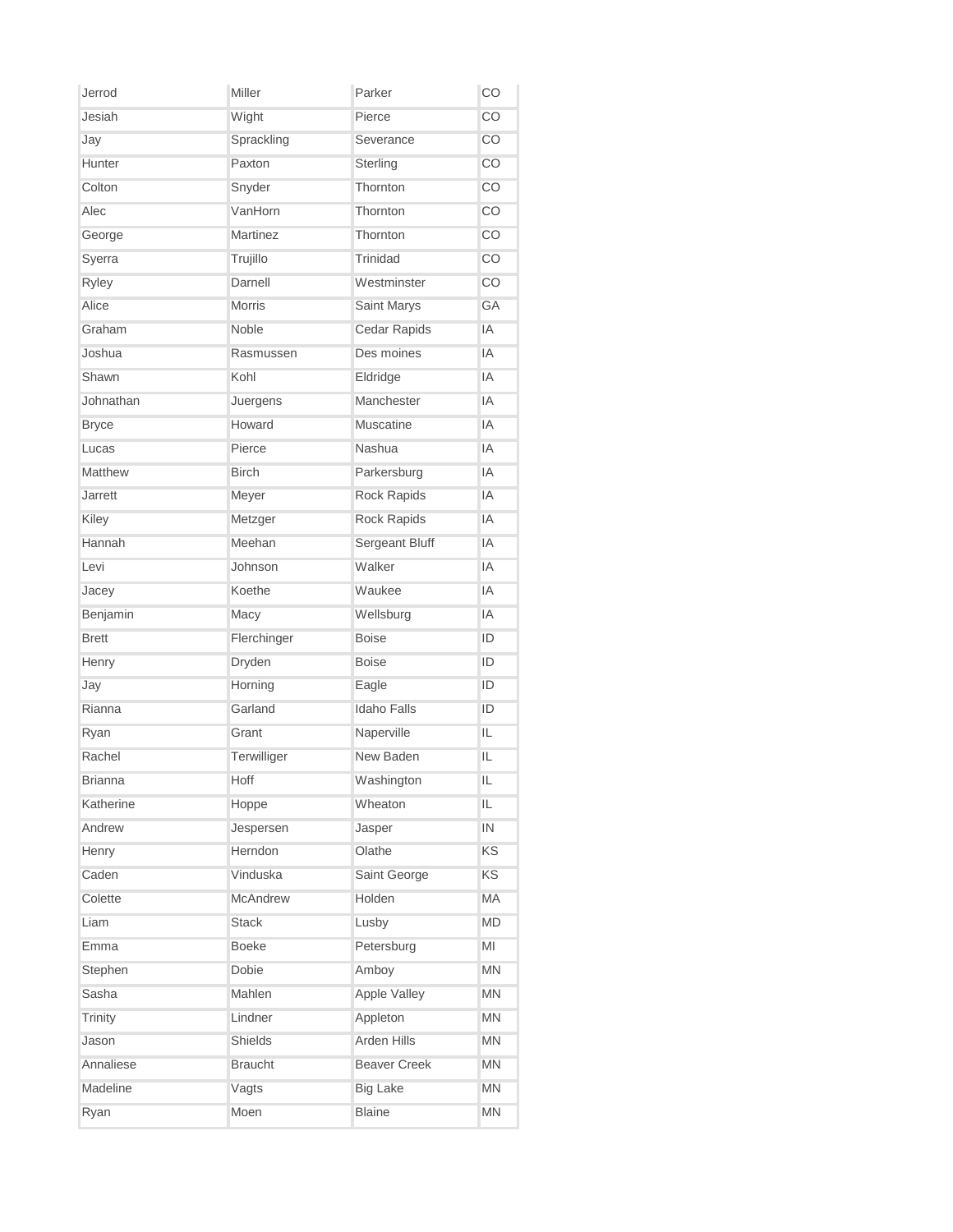| Thomas         | Dudgeon         | Bloomington          | <b>MN</b> |
|----------------|-----------------|----------------------|-----------|
| Jonathan       | Henkel          | <b>Brooklyn Park</b> | <b>MN</b> |
| Luke           | Lichtenberg     | <b>Buffalo</b>       | <b>MN</b> |
| <b>Bennet</b>  | Eld             | <b>Buffalo</b>       | <b>MN</b> |
| Mason          | Teal            | <b>Burnsville</b>    | <b>MN</b> |
| Aidan          | Forbes          | <b>Burnsville</b>    | <b>MN</b> |
| Samuel         | Wood            | <b>Circle Pines</b>  | <b>MN</b> |
| Heath          | <b>Buer</b>     | Dawson               | <b>MN</b> |
| Lily           | Peterson        | Deerwood             | <b>MN</b> |
| Calvin         | Wolf            | Delano               | <b>MN</b> |
| Keagen         | Smith           | Delano               | <b>MN</b> |
| Samantha       | Heiberg         | <b>Eden Prairie</b>  | MN        |
| Camilla        | <b>Busklein</b> | <b>Eden Prairie</b>  | <b>MN</b> |
| Samuel         | White           | <b>Elk River</b>     | <b>MN</b> |
| Charles        | Dammann         | Ely                  | <b>MN</b> |
| Daniel         | DeVos           | Ely                  | <b>MN</b> |
| McCabe         | Radzwill        | <b>Fergus Falls</b>  | <b>MN</b> |
| Philip         | Litecky         | <b>Forest Lake</b>   | <b>MN</b> |
| Samantha       | Pfeiffer        | Glenwood             | <b>MN</b> |
| Alex           | Aldes           | Golden Valley        | <b>MN</b> |
| Sommer         | Scott           | Hamburg              | <b>MN</b> |
| Andrew         | Price           | Hopkins              | <b>MN</b> |
| Alexander      | Hall            | Hutchinson           | <b>MN</b> |
| Lane           | Hansen          | Jackson              | <b>MN</b> |
| Sydney         | Ferrie          | Lakeville            | <b>MN</b> |
| Jordan         | Howard          | Laporte              | <b>MN</b> |
| <b>Brandon</b> | Lund            | Madison              | <b>MN</b> |
| Elijah         | Lowry           | <b>Madison</b>       | ΜN        |
| Carter         | Amland          | Madison              | <b>MN</b> |
| Vincent        | Benzmiller      | Mankato              | MN        |
| Alexander      | Gergen          | Marshall             | MN        |
| Dakota         | Edens           | Marshall             | MN        |
| <b>Brittan</b> | Hullinger       | Minneapolis          | <b>MN</b> |
| Grace          | Pettis          | Minneapolis          | <b>MN</b> |
| Sean           | Wacker          | Minnetonka           | <b>MN</b> |
| Logan          | Wolbeck         | Montgomery           | <b>MN</b> |
| Mitchell       | Duban           | Montgomery           | MN        |
| Morgan         | Nystuen         | Monticello           | MN        |
| Skyler         | Doty            | New London           | MN        |
| lan            | Sandry          | North Mankato        | <b>MN</b> |
| <b>Tobias</b>  | <b>Bjerklie</b> | Ogema                | MN        |
| Reghan         | Deboer          | Parkers Prairie      | MN        |
| Noah           | Everett         | Pipestone            | MN        |
| Owen           | Hansmann        | Plymouth             | MN        |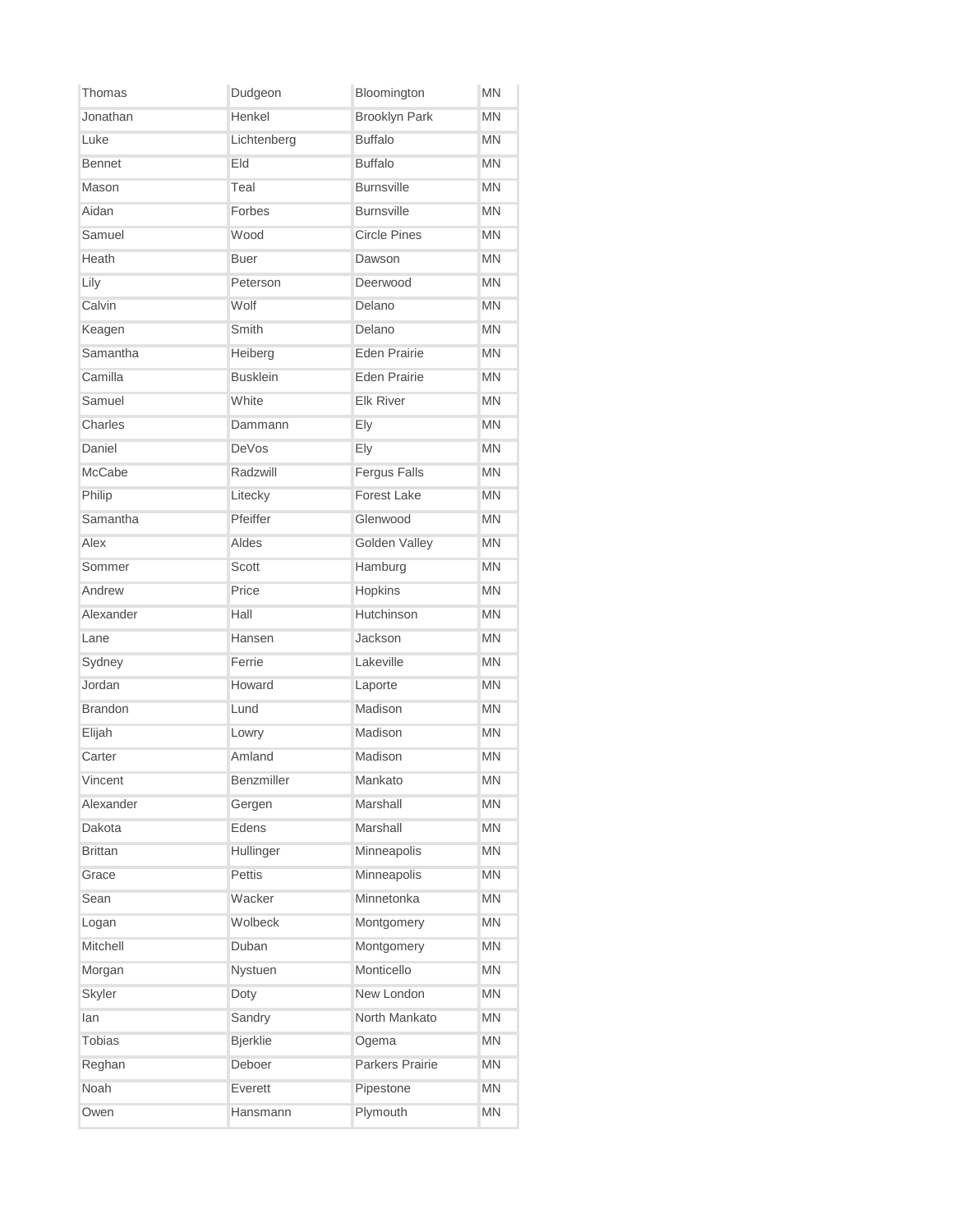| Allyson        | Heiden        | Plymouth              | <b>MN</b> |
|----------------|---------------|-----------------------|-----------|
| Ava            | Ptak          | Prior Lake            | <b>MN</b> |
| Conner         | Christenson   | Rochester             | <b>MN</b> |
| Anthony        | Preusser      | Saint Cloud           | <b>MN</b> |
| Ira            | Mitchell      | Saint Paul            | <b>MN</b> |
| Rhone          | Gavois        | Saint Paul            | <b>MN</b> |
| Daniel         | Nguyen        | Shakopee              | <b>MN</b> |
| Jonathan       | Mack          | Shakopee              | <b>MN</b> |
| Zachary        | Decann        | Wabasso               | <b>MN</b> |
| <b>Brianna</b> | Newman        | Wilmont               | <b>MN</b> |
| Samuel         | Hagen         | Woodbury              | <b>MN</b> |
| Corrine        | Cranor        | Columbia              | <b>MO</b> |
| Jessalyn       | Shipp         | <b>Kansas City</b>    | <b>MO</b> |
| Jacob          | Wolfley       | Liberty               | <b>MO</b> |
| Hunter         | <b>Newsom</b> | Oak Grove             | <b>MO</b> |
| Jaycie         | <b>Stubbs</b> | <b>Platte City</b>    | <b>MO</b> |
| Caleb          | Ploeger       | <b>Baker</b>          | <b>MT</b> |
| Kamryn         | Scully        | Deer Lodge            | МT        |
| Aidan          | Thompson      | Deer Lodge            | <b>MT</b> |
| Margaret       | Thompson      | Deer Lodge            | MT        |
| Jae            | Kloker        | Fairview              | МT        |
| Anika          | Peters        | <b>Nashua</b>         | <b>MT</b> |
| Carson         | McDaniel      | Polson                | <b>MT</b> |
| Gabriel        | Ehlenberger   | <b>Linville Falls</b> | <b>NC</b> |
| <b>Bryce</b>   | Goettle       | Ashley                | <b>ND</b> |
| Jacob          | Kerzman       | <b>Bismarck</b>       | <b>ND</b> |
| Samantha       | Overend       | Devils Lake           | <b>ND</b> |
| Wyatt          | Kainz         | Dickinson             | <b>ND</b> |
| Casey          | Strong        | Ellendale             | <b>ND</b> |
| Lane           | McCleary      | Enderlin              | ND        |
| Dylan          | Enger         | Hatton                | <b>ND</b> |
| Madison        | Janzen        | Jamestown             | <b>ND</b> |
| Benjamin       | Meidinger     | Kenmare               | <b>ND</b> |
| Walter         | Markle        | Minot                 | <b>ND</b> |
| James          | Plutowski     | Minto                 | <b>ND</b> |
| Noah           | Zikmund       | Minto                 | <b>ND</b> |
| Dakota         | Walker        | Stanley               | <b>ND</b> |
| Graydon        | Olson         | Velva                 | <b>ND</b> |
| Lexi           | Ochsner       | West Fargo            | <b>ND</b> |
| Benjamin       | Haug          | West Fargo            | <b>ND</b> |
| Ava            | Hermes        | Westhope              | <b>ND</b> |
| Koby           | Klassen       | Williston             | <b>ND</b> |
| Michael        | Klingelhoefer | Amherst               | <b>NE</b> |
| Luke           | Christen      | Anselmo               | <b>NE</b> |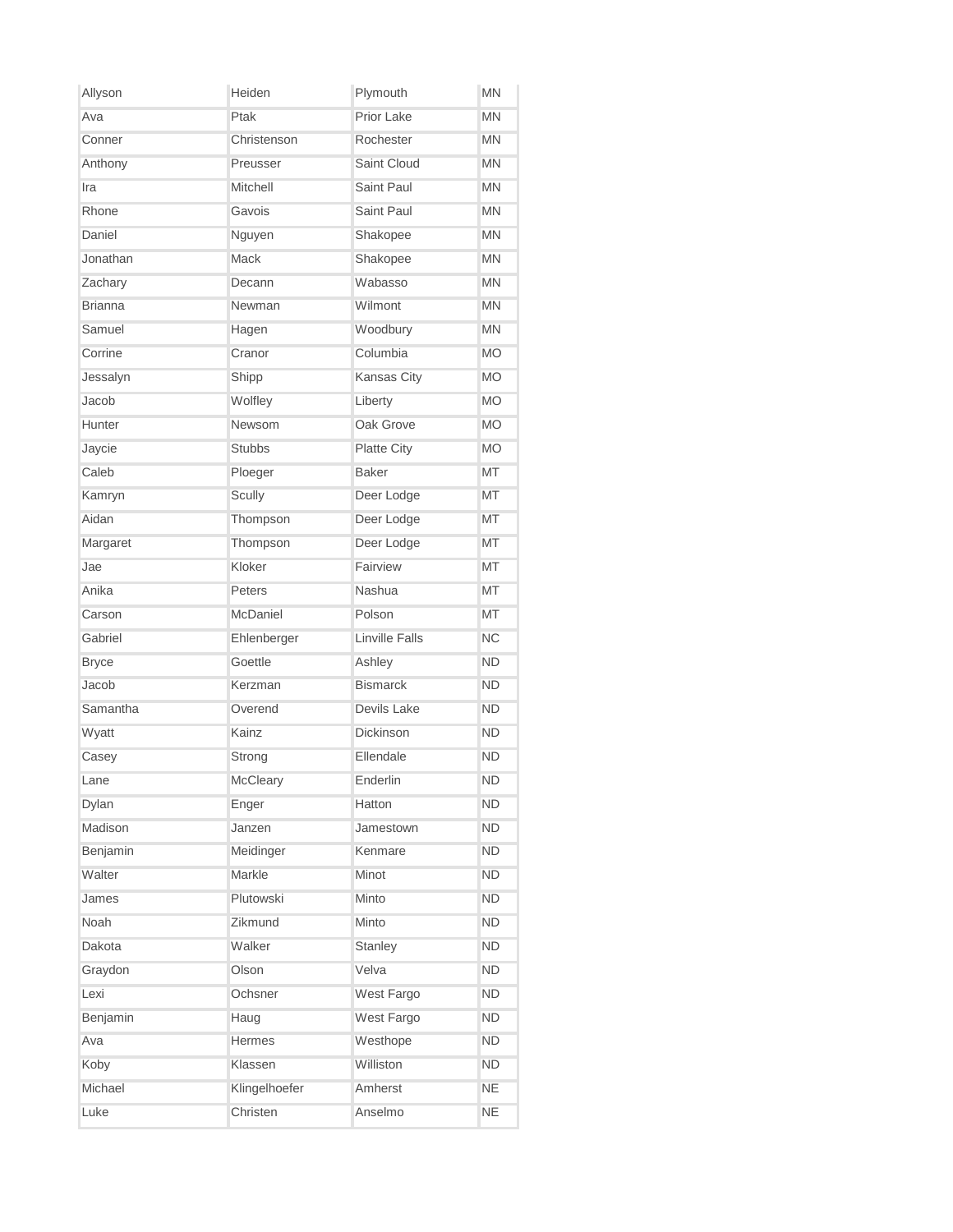| Jack            | Douglas        | Arlington           | <b>NE</b> |
|-----------------|----------------|---------------------|-----------|
| Jillian         | Linder         | <b>Bellevue</b>     | <b>NE</b> |
| Zachary         | <b>Boswell</b> | <b>Blair</b>        | <b>NE</b> |
| Lillian         | Knudtson       | <b>Blair</b>        | <b>NE</b> |
| <b>Bryce</b>    | Deaver         | Bridgeport          | <b>NE</b> |
| Erick           | Eickhoff       | Columbus            | <b>NE</b> |
| <b>Brent</b>    | Hogeland       | Columbus            | <b>NE</b> |
| Connor          | Arens          | Crofton             | <b>NE</b> |
| John            | McKennan       | Fort Calhoun        | <b>NE</b> |
| Owen            | Wagner         | Fremont             | <b>NE</b> |
| Jessica         | <b>Roberts</b> | Gordon              | <b>NE</b> |
| Landon          | Zentz          | <b>Grand Island</b> | <b>NE</b> |
| Garrett         | Ames           | Grand Island        | <b>NE</b> |
| Benjamin        | Schaefer       | Gretna              | <b>NE</b> |
| Michael         | Perry          | Hastings            | <b>NE</b> |
| Matthew         | Georgesen      | <b>Hubbard</b>      | <b>NE</b> |
| Logan           | Sanford        | Inman               | <b>NE</b> |
| Kevin           | Osmanski       | Kearney             | <b>NE</b> |
| Alexander       | <b>Hewitt</b>  | Kearney             | <b>NE</b> |
| David           | <b>Braun</b>   | kearney             | <b>NE</b> |
| Garrett         | Wibbels        | Kearney             | <b>NE</b> |
| Kaden           | Adrian         | Kimball             | <b>NE</b> |
| Alexandra       | Reader         | Kimball             | <b>NE</b> |
| Jarod           | White          | Lincoln             | <b>NE</b> |
| Elisa           | Swartz         | Lincoln             | <b>NE</b> |
| Sawyer          | Flynn          | Lincoln             | <b>NE</b> |
| Colton          | Kaup           | Newport             | <b>NE</b> |
| <b>Nicholas</b> | Adams          | Norfolk             | <b>NE</b> |
| Carly           | Hirsch         | Norfolk             | <b>NE</b> |
| Rylan           | Rasmussen      | Norfolk             | <b>NE</b> |
| Daniel          | Sechler        | Oakland             | <b>NE</b> |
| Portia          | Lenczowski     | Omaha               | <b>NE</b> |
| Jackson         | Zito           | Omaha               | <b>NE</b> |
| Michael         | Hickey         | Omaha               | <b>NE</b> |
| Justin          | Kemp           | Sargent             | <b>NE</b> |
| Timothy         | <b>Bilik</b>   | Milford             | <b>NH</b> |
| Ryan            | Cantz          | Voorhees            | <b>NJ</b> |
| Jennifer        | Johnson        | Las Cruces          | <b>NM</b> |
| <b>Brevin</b>   | Walter         | Las Vegas           | <b>NV</b> |
| Cameron         | Kenner         | Las Vegas           | <b>NV</b> |
| Roger           | <b>Barrett</b> | Las Vegas           | <b>NV</b> |
| Christopher     | <b>Mathews</b> | Las Vegas           | <b>NV</b> |
| Ariana          | Floyd-Reading  | North Las Vegas     | <b>NV</b> |
| Joseph          | Jennings       | Bellmore            | <b>NY</b> |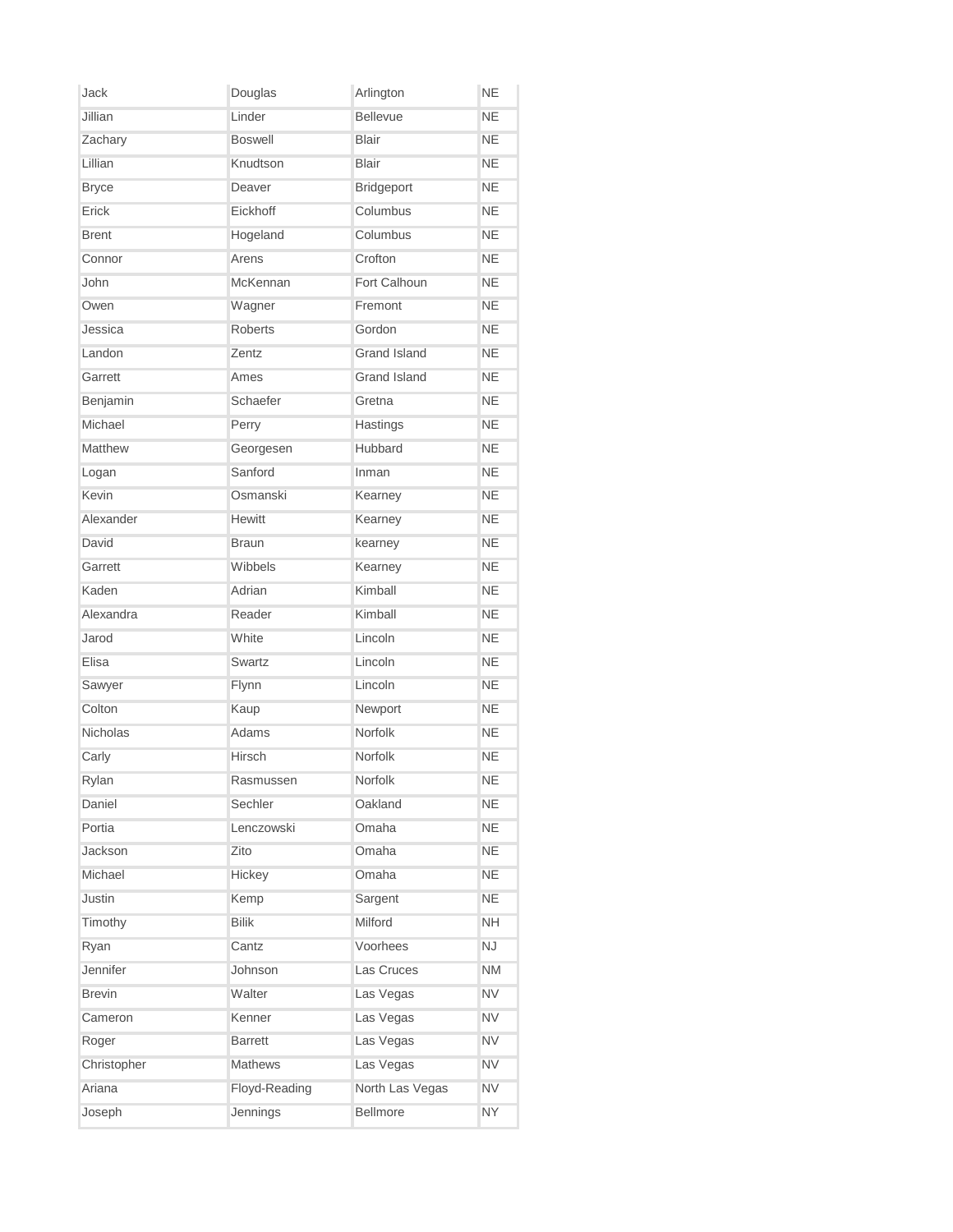| Rebecca        | <b>Braun</b>    | Centerville          | OH        |
|----------------|-----------------|----------------------|-----------|
| Anna           | Thomas          | <b>Broken Arrow</b>  | OK        |
| Benjamin       | Custer          | Mcloud               | OK        |
| Gage           | Cutler          | Yukon                | OK        |
| David          | McDougall       | Beaverton            | OR.       |
| <b>Drew</b>    | Urben           | Milwaukie            | OR.       |
| Samuel         | Hatfield        | Newberg              | OR.       |
| Chance         | Schisler        | Westminster          | <b>SC</b> |
| Tannor         | Merkel          | Aberdeen             | <b>SD</b> |
| <b>Braydon</b> | Jones           | Aberdeen             | SD        |
| Mason          | <b>Myers</b>    | Aberdeen             | <b>SD</b> |
| William        | Rentschler      | <b>Baltic</b>        | SD        |
| Matthew        | Sin             | <b>Belle Fourche</b> | SD        |
| Greyson        | <b>DeVries</b>  | <b>Belvidere</b>     | <b>SD</b> |
| Trevor         | Keierleber      | <b>Black Hawk</b>    | <b>SD</b> |
| Cory           | Schultz         | <b>Black Hawk</b>    | SD        |
| Kody           | Hanson          | <b>Black Hawk</b>    | <b>SD</b> |
| Paige          | Gehlsen         | <b>Black Hawk</b>    | SD        |
| Savannah       | <b>Baldwin</b>  | <b>Black Hawk</b>    | <b>SD</b> |
| Ethan          | Parsons         | <b>Black Hawk</b>    | SD        |
| Justin         | Davis           | <b>Blackhawk</b>     | <b>SD</b> |
| Zoe            | Millage         | <b>Box Elder</b>     | <b>SD</b> |
| Aidan          | Justice         | <b>Box Elder</b>     | <b>SD</b> |
| John           | Chandler        | <b>Box Elder</b>     | <b>SD</b> |
| <b>Blayne</b>  | <b>Norrick</b>  | <b>Box Elder</b>     | <b>SD</b> |
| Alexander      | Hentschel       | <b>Brandon</b>       | <b>SD</b> |
| Jacob          | Jorgenson       | <b>Brandon</b>       | <b>SD</b> |
| Jonah          | <b>Bebensee</b> | <b>Brandon</b>       | <b>SD</b> |
| Thaddeus       | Malsam          | <b>Brandon</b>       | <b>SD</b> |
| lan            | Kasten          | <b>Brandon</b>       | SD        |
| Zachariah      | Hentschel       | <b>Brandon</b>       | SD        |
| Gabriel        | Papiernik       | <b>Brookings</b>     | SD        |
| Ryan           | Mathiason       | <b>Brookings</b>     | SD        |
| Caden          | Caylor          | <b>Brookings</b>     | SD        |
| Cassidy        | Sjovall         | <b>Burbank</b>       | SD        |
| Kevin          | Legg            | Canton               | SD        |
| Jamie          | Pazour          | Chamberlain          | SD        |
| Dustin         | Reff            | Clark                | SD        |
| Adrianna       | Larson          | Colome               | SD        |
| Vincent        | Mitchell        | Colton               | SD        |
| Logan          | Colwill         | Crooks               | SD        |
| Annaliese      | Wollman         | Custer               | SD        |
| <b>Miles</b>   | <b>Byington</b> | Dakota Dunes         | SD        |
| Amanda         | <b>Tomes</b>    | <b>Dell Rapids</b>   | SD        |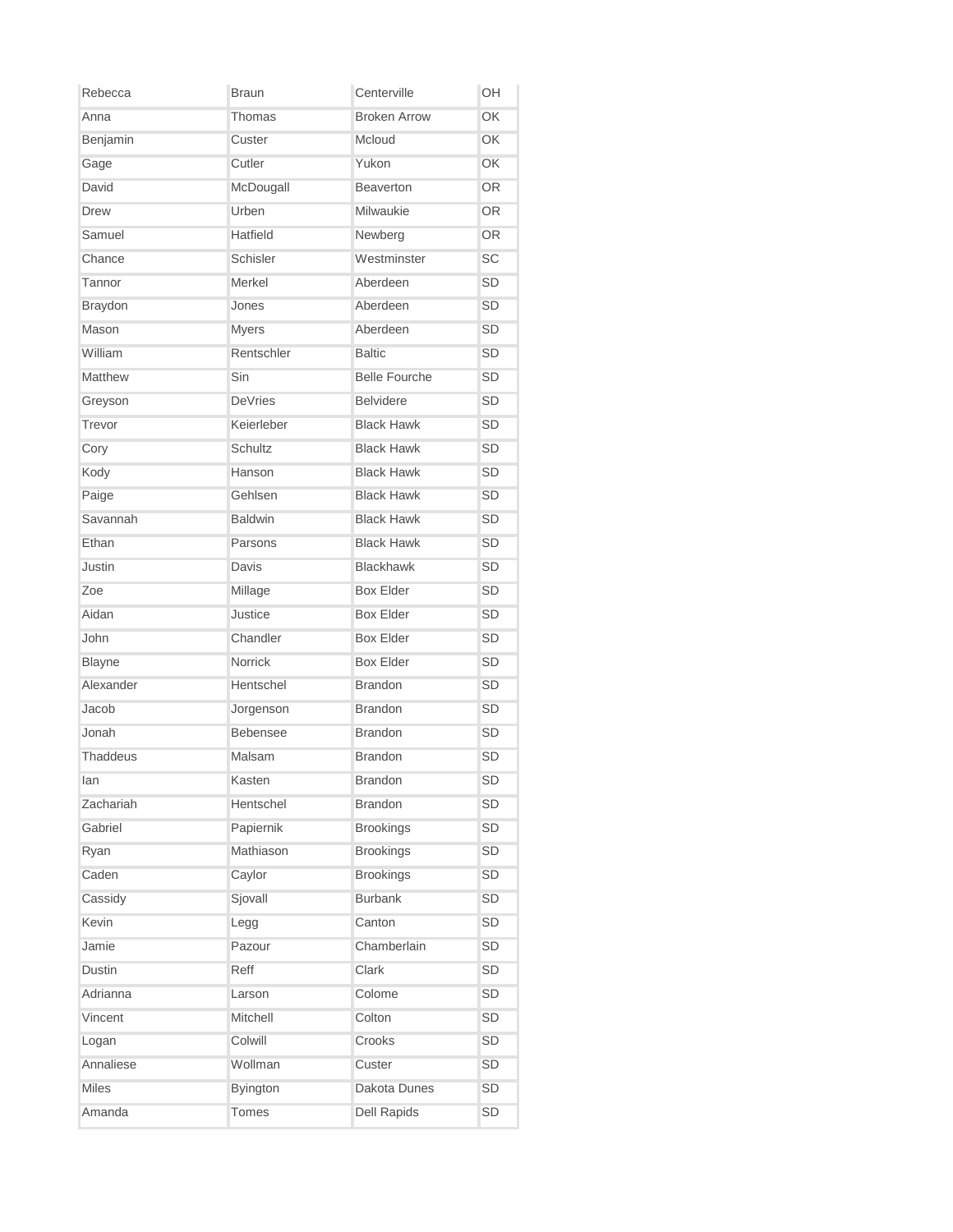| Chloe         | Wegehaupt         | <b>Dimock</b>      | SD        |
|---------------|-------------------|--------------------|-----------|
| Dylan         | Colt              | <b>Elk Point</b>   | <b>SD</b> |
| James         | <b>Drietz</b>     | Flandreau          | <b>SD</b> |
| Gabriel       | Hobbie            | Flandreau          | <b>SD</b> |
| Courtney      | Miller            | Fulton             | SD        |
| Joshua        | Powell            | Garretson          | SD        |
| Ethan         | <b>Pitlick</b>    | Gettysburg         | <b>SD</b> |
| Zachary       | Mettler           | Hartford           | <b>SD</b> |
| Spencer       | Lund              | Hermosa            | SD        |
| Matthew       | Pomarleau         | Hermosa            | <b>SD</b> |
| Trevor        | Adrian            | Hermosa            | <b>SD</b> |
| Jada          | Bell              | <b>Hill City</b>   | <b>SD</b> |
| Oliver        | Juhl              | <b>Hot Springs</b> | <b>SD</b> |
| Dustin        | Richards          | Hurley             | <b>SD</b> |
| <b>Travis</b> | Kleinsasser       | Huron              | <b>SD</b> |
| Kyle          | Hughes            | Java               | <b>SD</b> |
| Heidi         | <b>Stiklestad</b> | Java               | <b>SD</b> |
| Nicolas       | Alvarez           | Langford           | <b>SD</b> |
| Tyler         | Wardner           | Madison            | <b>SD</b> |
| Cameron       | Good              | Martin             | <b>SD</b> |
| Joshua        | Mentele           | Mitchell           | <b>SD</b> |
| Maggie        | Sebert            | Mitchell           | <b>SD</b> |
| Christopher   | Mentele           | Mitchell           | SD        |
| Grant         | <b>Brewer</b>     | Mobridge           | <b>SD</b> |
| Abigail       | Van Ruler         | Montrose           | <b>SD</b> |
| Kyle          | Schilling         | Mound City         | SD        |
| Kennedy       | Mayclin           | Mount Vernon       | <b>SD</b> |
| Josie         | Tornberg          | New Underwood      | <b>SD</b> |
| Cherokee      | Winkler           | Newell             | <b>SD</b> |
| Justin        | Lewis             | Newell             | SD        |
| Karmin        | <b>Brunner</b>    | Nisland            | SD        |
| Taylor        | Hojer             | Oldham             | SD        |
| Kara          | Huse              | Onida              | SD        |
| Cade          | Venhuizen         | Owanka             | SD        |
| Alec          | Hohn              | Parkston           | SD        |
| Tanner        | Hohn              | Parkston           | SD        |
| Samuel        | Ryckman           | Pierre             | SD        |
| Dillon        | Muntefering       | Pierre             | SD        |
| Aaron         | Hoelscher         | Pierre             | SD        |
| Adeline       | Abernathy         | Pierre             | SD        |
| Chloe         | Jungwirth         | Pierre             | SD        |
| Skyler        | Scott             | Presho             | SD        |
| Dylan         | Dunn              | Rapid City         | SD        |
| Curtis        | Danielson         | Rapid City         | SD        |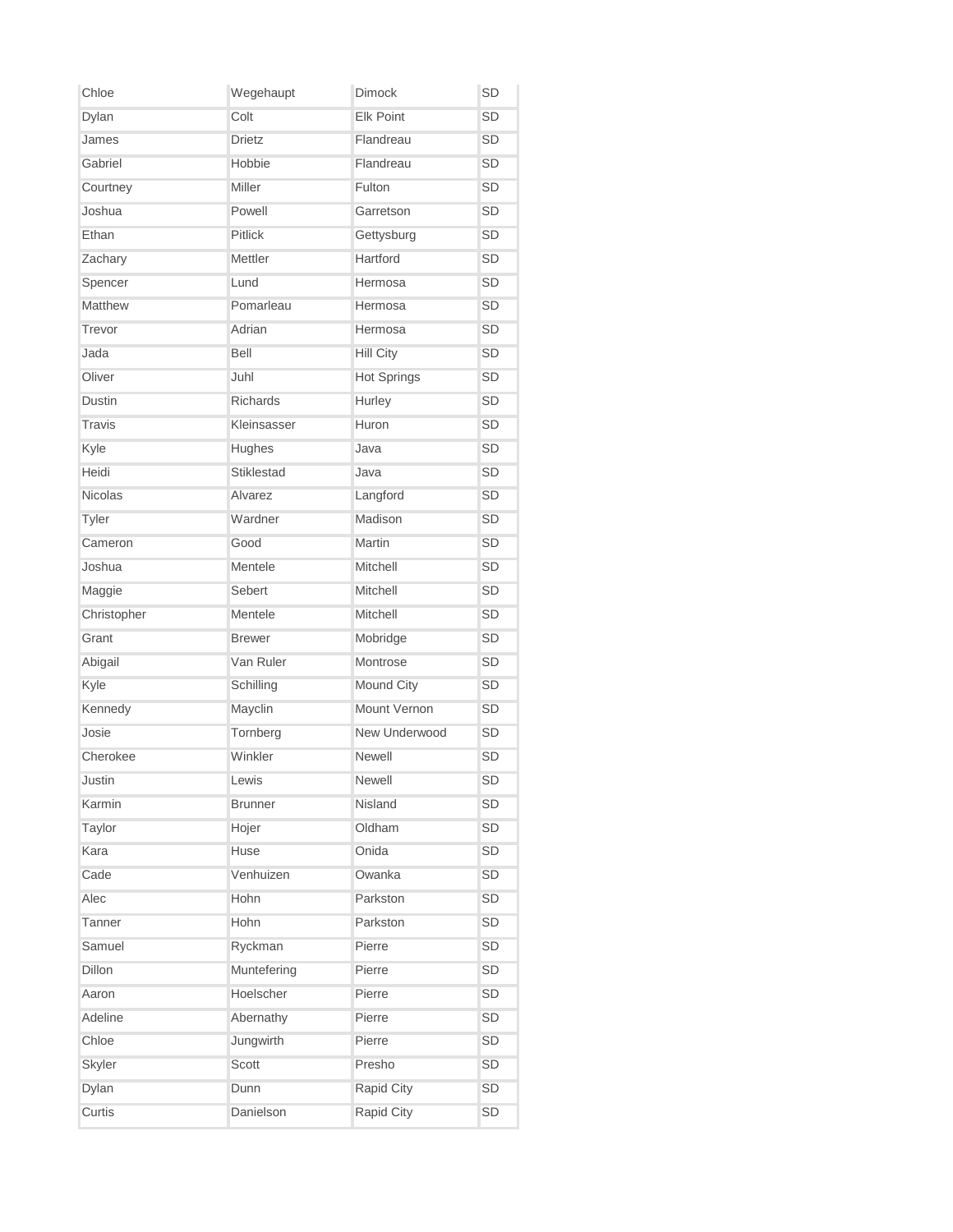| Dalton         | <b>Baker</b> | Rapid City        | SD        |
|----------------|--------------|-------------------|-----------|
| Ryan           | Clayton      | <b>Rapid Clty</b> | SD        |
| Miranda        | Davidson     | Rapid City        | <b>SD</b> |
| Trevor         | Bormann      | Rapid City        | <b>SD</b> |
| Logan          | Horsley      | Rapid City        | <b>SD</b> |
| Jarod          | Osborn       | Rapid City        | SD        |
| William        | Taylor       | Rapid City        | SD        |
| Caleb          | Ehrisman     | Rapid City        | SD        |
| Austin         | Tennyson     | Rapid City        | SD        |
| Alex           | Robin        | Rapid City        | <b>SD</b> |
| Spencer        | Kirkpatrick  | Rapid City        | <b>SD</b> |
| Collier        | Meersman     | Rapid City        | <b>SD</b> |
| Adam           | Trapp        | Rapid City        | SD        |
| Benjamin       | <b>Titus</b> | Rapid City        | SD        |
| Jeffrey        | Gillam       | Rapid City        | SD        |
| Willem         | Peters       | Rapid City        | SD        |
| Curran         | Robertson    | <b>Rapid City</b> | <b>SD</b> |
| Taran          | Multz        | Rapid City        | <b>SD</b> |
| Taran          | Tucker       | Rapid City        | SD        |
| Eli            | Gibbs        | Rapid City        | <b>SD</b> |
| Jill           | Rotherham    | Rapid City        | SD        |
| Dalton         | Eckmann      | Rapid City        | <b>SD</b> |
| Margaret       | O'Connor     | Rapid City        | SD        |
| Jacob          | Zaug         | Rapid City        | <b>SD</b> |
| William        | Gibbs        | Rapid City        | SD        |
| Grace          | Kinder       | Rapid City        | SD        |
| <b>Brandon</b> | Gabert       | Rapid City        | SD        |
| Zack           | Sudbeck      | Rapid City        | SD        |
| Gavin          | Tucker       | Rapid City        | SD        |
| Kyle           | Law          | <b>Rapid City</b> | SD        |
| Amire          | Jones        | Rapid City        | SD        |
| Harold         | Nesbitt      | Rapid City        | SD        |
| John           | Vargo        | Rapid City        | SD        |
| Erin           | Green        | Rapid City        | SD        |
| Anna           | Fitzgerald   | Rapid City        | SD        |
| Aisling        | Hall         | Rapid City        | SD        |
| Avery          | Harmon       | Rapid City        | SD        |
| Cade           | Jacobson     | Rapid City        | SD        |
| Haiden         | Studer       | Rapid City        | SD        |
| Trevor         | Mueller      | Rapid City        | SD        |
| Henry          | London       | Rapid City        | SD        |
| William        | Shull        | Rapid City        | SD        |
| Noah           | Dwyer        | Rapid City        | SD        |
| Niven          | Fernandes    | Rapid City        | SD        |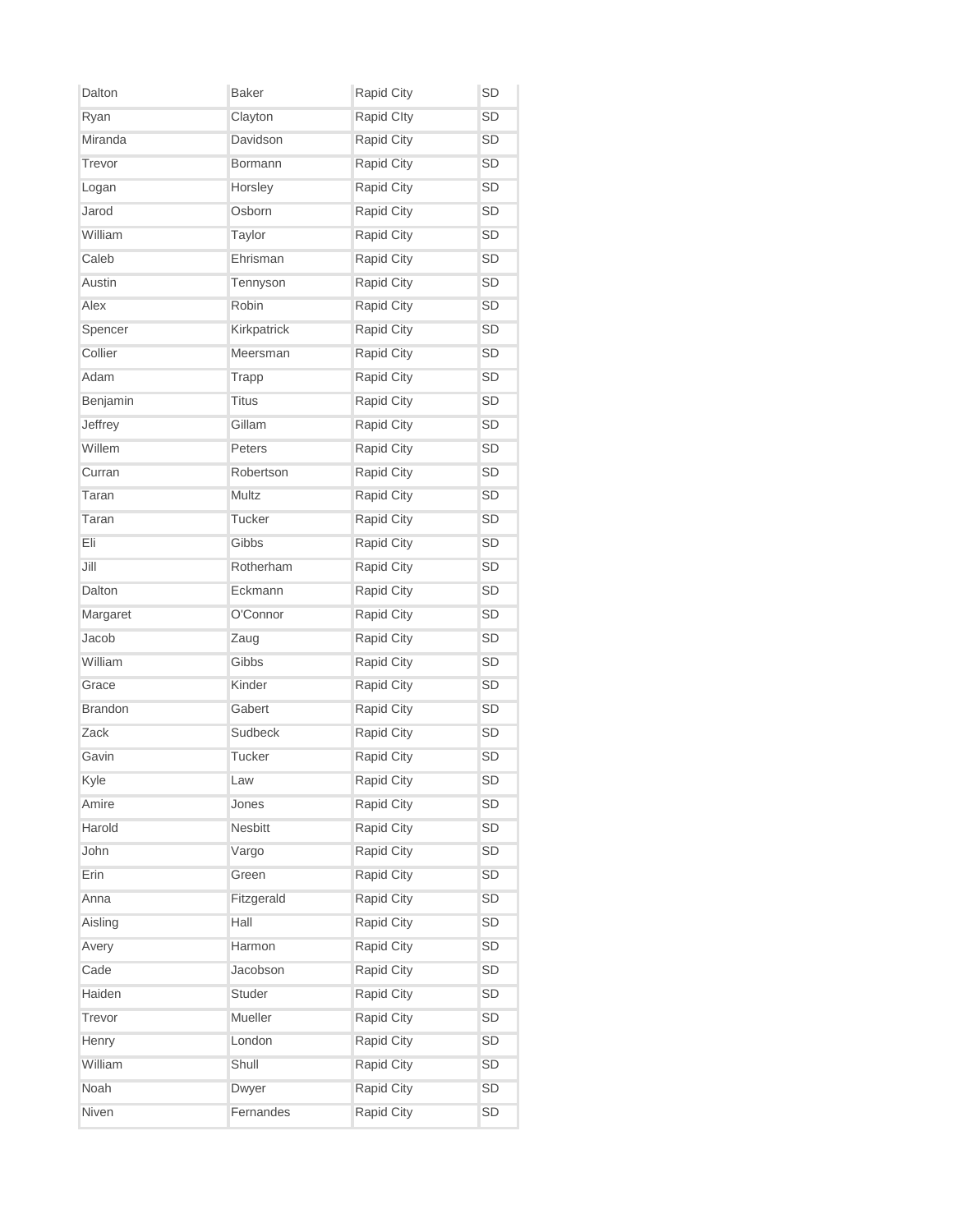| David          | Gonzalez        | Rapid City        | SD        |
|----------------|-----------------|-------------------|-----------|
| <b>Brian</b>   | Pfeifle         | Rapid City        | <b>SD</b> |
| Chamaka        | Senarath        | <b>Rapid City</b> | SD        |
| Zachary        | Hogan           | Rapid City        | SD        |
| Nolan          | <b>Bernard</b>  | Rapid City        | SD        |
| Louise         | Swanson         | Rapid City        | SD        |
| Garrett        | Jankord         | Rapid City        | SD        |
| Alexander      | Lesselyoung     | Rapid City        | SD        |
| Kaitlyn        | Knight          | Rapid City        | SD        |
| William        | Ward            | Rapid City        | SD        |
| Isabel         | MacLachlan      | Rapid City        | <b>SD</b> |
| <b>Bennet</b>  | Outland         | Rapid City        | SD        |
| Kelsey         | Webb            | Rapid City        | <b>SD</b> |
| Morgan         | Tatge           | Rapid City        | <b>SD</b> |
| Seth           | Bendigo         | Rapid City        | SD        |
| Caleb          | <b>Brouwer</b>  | Rapid City        | SD        |
| Coleton        | Deitz           | <b>Rapid City</b> | <b>SD</b> |
| Russell        | Phillips        | Rapid City        | SD        |
| Andrew         | Scherrer        | <b>Rapid City</b> | <b>SD</b> |
| Ethan          | <b>Stebbins</b> | Rapid City        | <b>SD</b> |
| Naomi          | Scherrer        | Rapid City        | SD        |
| Micaela        | Zachmeier       | Rapid City        | SD        |
| Grace          | Lickteig        | Rapid City        | SD        |
| Aiden          | Keegan          | Rapid City        | <b>SD</b> |
| Zachary        | <b>Basham</b>   | Rapid City        | <b>SD</b> |
| Nicholas       | Sudbeck         | Rapid City        | <b>SD</b> |
| Christopher    | Green           | Rapid City        | <b>SD</b> |
| <b>Brandon</b> | Thomas          | Rapid City        | SD        |
| Ryan           | Soper           | Rapid City        | SD        |
| Riley          | Olsen           | Rapid City        | SD        |
| Armand         | Lannerd         | Rapid City        | SD        |
| Cody           | Marshall        | Rapid City        | SD        |
| Jay            | Dykstra         | Rapid City        | SD        |
| Eric           | Ames            | Rapid City        | SD        |
| Renner         | Larson          | Rapid City        | SD        |
| <b>Trace</b>   | Houser          | Rapid City        | SD        |
| <b>Tatiana</b> | Vasquez         | Rapid City        | SD        |
| Noah           | Johnson         | Rapid City        | SD        |
| Hunter         | Hufstutler      | Rapid City        | SD        |
| Sharvil        | Pai Raiker      | Rapid City        | SD        |
| Seattle        | <b>Briscoe</b>  | Rapid City        | SD        |
| Mathew         | Clutter         | Rapid City        | SD        |
| Lane           | Jensen          | <b>Rapid City</b> | SD        |
| Carter         | Crawford        | Rapid City        | SD        |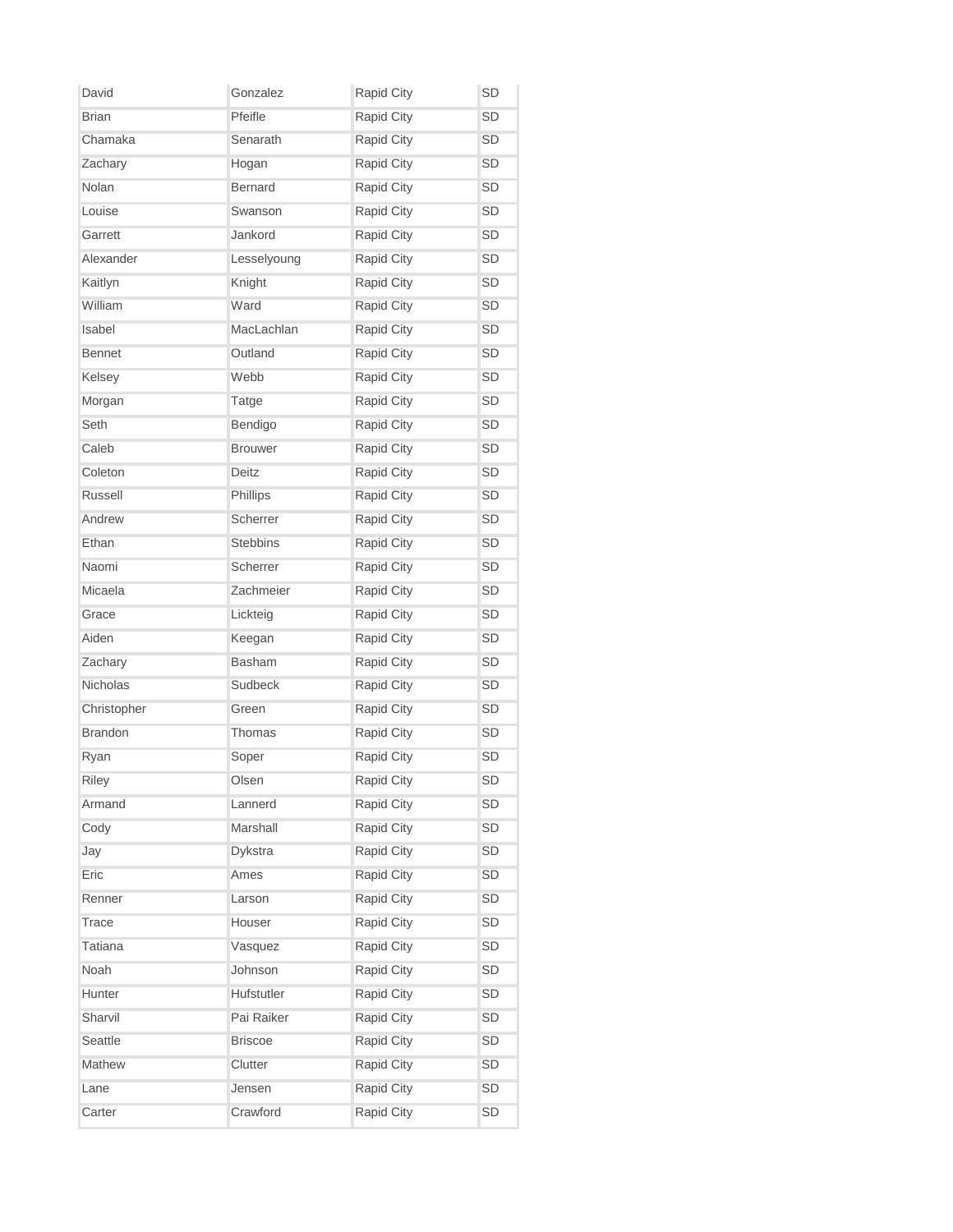| Daniel        | Taylor          | Rapid City         | <b>SD</b> |
|---------------|-----------------|--------------------|-----------|
| Aidan         | Markon          | <b>Rapid City</b>  | <b>SD</b> |
| Zoe           | Ryherd          | <b>Rapid City</b>  | <b>SD</b> |
| Christopher   | <b>Bare</b>     | <b>Rapid City</b>  | <b>SD</b> |
| Richard       | Lim             | Rapid City         | <b>SD</b> |
| Simon         | Hill            | Rapid City         | SD        |
| Patrick       | Kellar          | Rapid City         | <b>SD</b> |
| Michael       | Green           | <b>Rapid City</b>  | SD        |
| <b>Bailey</b> | Johnson         | Rapid City         | SD        |
| Jessica       | Peterson        | <b>Rapid City</b>  | <b>SD</b> |
| lan           | Helgeson        | Rapid City         | <b>SD</b> |
| Zachary       | Sumption        | Rapid City         | <b>SD</b> |
| Prarthavi     | Patnekar        | Rapid City         | <b>SD</b> |
| <b>Tyrese</b> | Morris          | Rapid City         | <b>SD</b> |
| Alex          | Heindel         | <b>Rapid City</b>  | SD        |
| Sophia        | Williams        | Rapid City         | SD        |
| Noel          | Utecht          | Redfield           | <b>SD</b> |
| Isaac         | Lindskov        | Scotland           | <b>SD</b> |
| <b>Tracy</b>  | Herrboldt       | Scotland           | SD        |
| Helen         | <b>Babits</b>   | <b>Sioux Falls</b> | <b>SD</b> |
| Theodore      | Scheafer        | Sioux Falls        | SD        |
| Leif          | Thorson         | Sioux Falls        | <b>SD</b> |
| Emma          | Volk            | Sioux Falls        | SD        |
| Mason         | Karpen          | <b>Sioux Falls</b> | <b>SD</b> |
| Asher         | Eskam           | Sioux Falls        | <b>SD</b> |
| Lily          | <b>Bartling</b> | Sioux Falls        | SD        |
| Keagen        | Six             | Sioux Falls        | SD        |
| Carson        | Price           | <b>Sioux Falls</b> | <b>SD</b> |
| Spencer       | Wasmund         | Sioux Falls        | <b>SD</b> |
| Riley         | Van Den Top     | <b>Sioux Falls</b> | <b>SD</b> |
| Sydney        | Huber           | Sioux Falls        | SD        |
| Jake          | Scheafer        | Sioux Falls        | SD        |
| Ashley        | Schnetzer       | Sioux Falls        | SD        |
| Miles         | Johnson         | Sioux Falls        | SD        |
| Carson        | Mashlan         | Sioux falls        | SD        |
| Samantha      | Kaltved         | <b>Sioux Falls</b> | SD        |
| Luke          | Smith           | <b>Sioux Falls</b> | SD        |
| Aaron         | Bauer           | Sioux Falls        | SD        |
| Steven        | Duong           | Sioux Falls        | SD        |
| Tyler         | Masching        | Sioux Falls        | SD        |
| Madalyn       | McQuistan       | Sioux Falls        | SD        |
| Gage          | Guenther        | Sioux Falls        | SD        |
| Isaac         | Reiner          | Sioux Falls        | SD        |
| Jonah         | Morgan          | Sioux Falls        | SD        |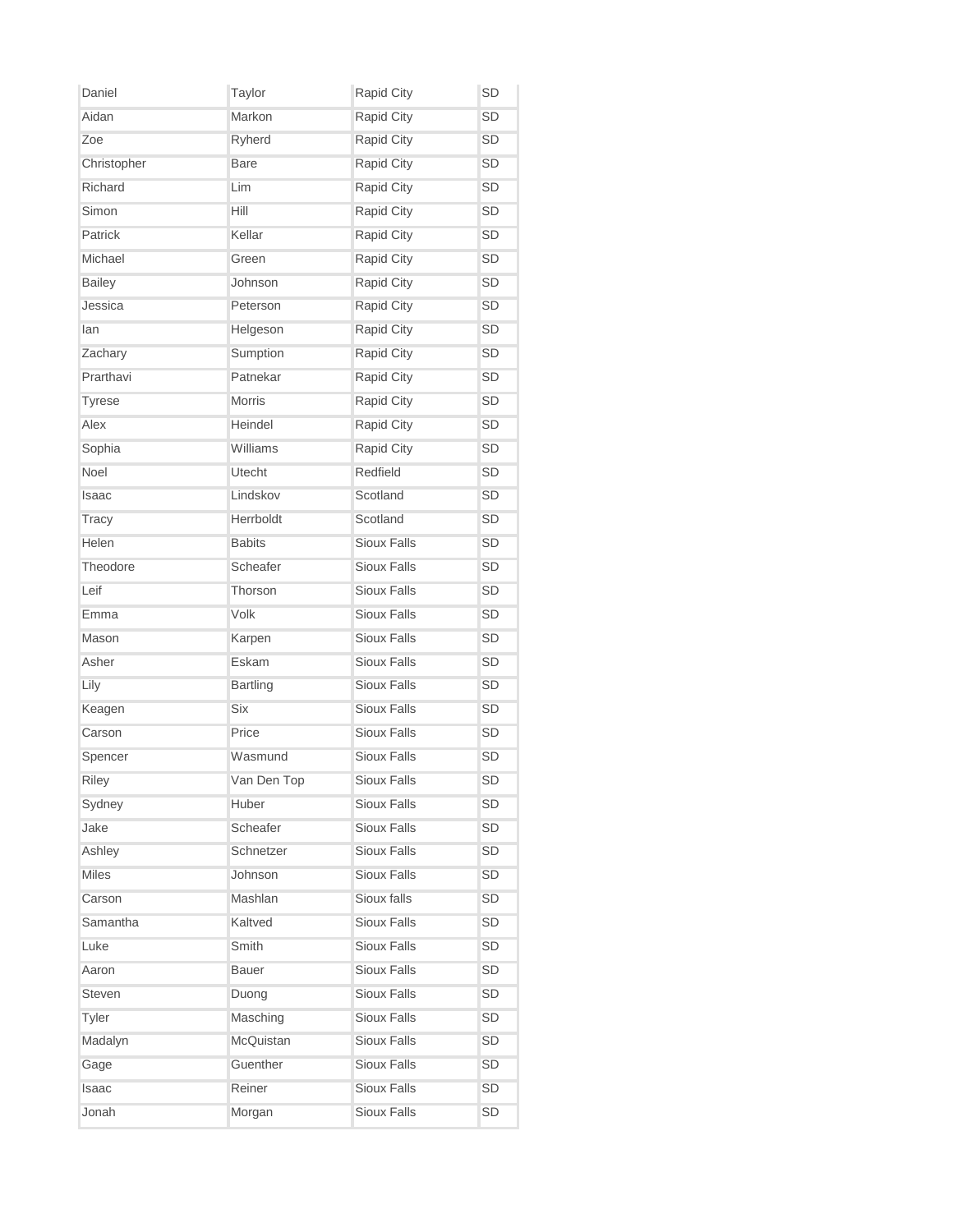| Keegan         | Dykstra          | Sioux Falls        | SD        |
|----------------|------------------|--------------------|-----------|
| Whitney        | Ponwith          | <b>Sioux Falls</b> | <b>SD</b> |
| Chelsea        | <b>Brewster</b>  | Sioux Falls        | <b>SD</b> |
| Mitchell       | Meylor           | <b>Sioux Falls</b> | <b>SD</b> |
| Ryland         | <b>Schmitt</b>   | Sioux Falls        | <b>SD</b> |
| Samuel         | <b>Torbert</b>   | Sioux Falls        | <b>SD</b> |
| Nicholas       | Wipf             | Sioux Falls        | <b>SD</b> |
| Cole           | <b>Titze</b>     | Sioux Falls        | <b>SD</b> |
| Hunter         | Kadlecik         | Sioux Falls        | <b>SD</b> |
| Emily          | <b>Nix</b>       | Sioux Falls        | <b>SD</b> |
| Josiah         | Huntington       | Sioux Falls        | <b>SD</b> |
| <b>Brady</b>   | Cork             | Sioux Falls        | <b>SD</b> |
| Lane           | Hughes           | Spearfish          | <b>SD</b> |
| Patrick        | <b>McBride</b>   | Spearfish          | <b>SD</b> |
| Ryan           | <b>Driscoll</b>  | Spearfish          | <b>SD</b> |
| Sydney         | Carlbom          | Spearfish          | <b>SD</b> |
| Tanner         | <b>Batka</b>     | Spearfish          | SD        |
| Emma           | Murphy           | Spearfish          | <b>SD</b> |
| Nathan         | Tysdal           | Spearfish          | <b>SD</b> |
| Kyla           | Jarvis           | Spearfish          | <b>SD</b> |
| Conrad         | Thorman          | Spearfish          | <b>SD</b> |
| Joshua         | Hoffman          | Spearfish          | <b>SD</b> |
| Tristen        | Olsson           | Spearfish          | <b>SD</b> |
| Wren           | Jacobs           | Sturgis            | SD        |
| Quincy         | Ford             | Sturgis            | SD        |
| Jacob          | West             | Sturgis            | <b>SD</b> |
| Wyatt          | Hess             | Sturgis            | <b>SD</b> |
| Tegun          | Thomson          | Sturgis            | <b>SD</b> |
| Austin         | Gutknecht        | Summerset          | <b>SD</b> |
| Gavin          | <b>Bialas</b>    | Tea                | <b>SD</b> |
| Sage           | Oltmanns         | Tea                | <b>SD</b> |
| Emma           | <b>McCalmont</b> | Tea                | <b>SD</b> |
| Daniel         | Pank             | Trent              | SD        |
| Tyler          | DeVelder         | Vermillion         | SD        |
| Anthony        | Nelson           | Viborg             | SD        |
| Devon          | Heilman          | Watertown          | <b>SD</b> |
| <b>Brandon</b> | Maag             | Watertown          | <b>SD</b> |
| Delaney        | Schoenefeld      | Watertown          | SD        |
| <b>Matthew</b> | Holler           | White              | SD        |
| Liam           | McEuen           | Whitewood          | SD        |
| <b>Braeden</b> | Seifert-Bulat    | Whitewood          | SD        |
| Logan          | Tunnissen        | Winner             | SD        |
| Andrew         | Lindgren         | Woonsocket         | SD        |
| Samuel         | Van Osdel        | Yankton            | SD        |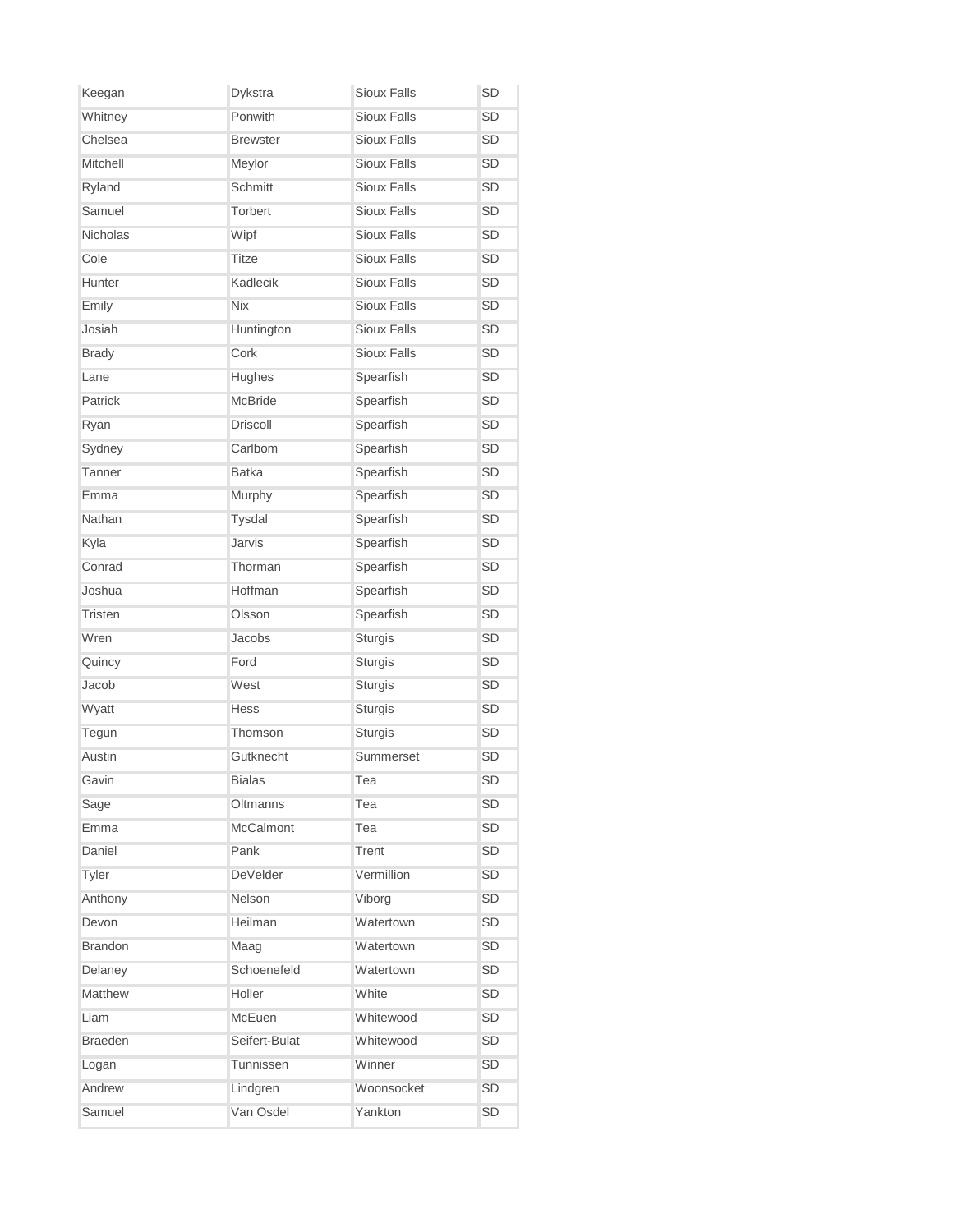| Cecilia               | Kouri            | Yankton             | <b>SD</b> |
|-----------------------|------------------|---------------------|-----------|
| Samuel                | Herrboldt        | Yankton             | <b>SD</b> |
| Donald                | <b>Bonneau</b>   | Yankton             | SD        |
| Tristan               | Redman           | Yankton             | <b>SD</b> |
| Melissa               | Johnstone        | <b>Flower Mound</b> | <b>TX</b> |
| Owen                  | Stenstadvolden   | Katy                | <b>TX</b> |
| Anders                | Stenstadvolden   | Katy                | <b>TX</b> |
| Jaden                 | Dougal           | Rowlett             | <b>TX</b> |
| Collin                | Zur              | Park City           | UT        |
| Melissa               | May              | Aberdeen            | <b>WA</b> |
| <b>Steven</b>         | Slater           | <b>Bremerton</b>    | <b>WA</b> |
| Jacob                 | Lindblom         | Olympia             | <b>WA</b> |
| Nadia                 | Kaczmarz         | <b>Bristol</b>      | WI        |
| <b>Brett</b>          | Elkin            | Chippewa Falls      | WI        |
| Rachel                | Gering           | Chippewa Falls      | WI        |
| Karlee                | <b>Dressen</b>   | De Pere             | WI        |
| Emma                  | <b>Bailey</b>    | Elm Grove           | WI        |
| Megan                 | Miller           | Fox Lake            | WI        |
| Victoria              | Zagorski         | Germantown          | WI        |
| Charles               | Winkers          | La Crosse           | WI        |
| Molly                 | Smith            | Menomonie           | WI        |
| Morgan                | Selchow          | Menomonie           | WI        |
| Addie                 | Stanley          | <b>Baggs</b>        | <b>WY</b> |
| Kaydin                | Davis            | <b>Buffalo</b>      | <b>WY</b> |
| Alonna                | Clair            | Casper              | <b>WY</b> |
| Amelia                | Van Winkle       | Cheyenne            | <b>WY</b> |
| <b>Ruth</b>           | Potter           | Cheyenne            | <b>WY</b> |
| Macy                  | McClure          | Cody                | <b>WY</b> |
| Audrey                | Dunn             | Gillette            | <b>WY</b> |
| Thane                 | Jessen           | Gillette            | WY        |
| Alexus                | Pierce           | Gillette            | <b>WY</b> |
| Madelyn               | Heiser           | <b>Green River</b>  | <b>WY</b> |
| Kyle                  | <b>Ivie</b>      | <b>Green River</b>  | WY        |
| Dylan                 | Fauber           | Kaycee              | <b>WY</b> |
| <b>Brantson</b>       | Blaylock         | Laramie             | <b>WY</b> |
| Katherine             | <b>Ballard</b>   | Laramie             | <b>WY</b> |
| Shyann                | <b>Bastian</b>   | Laramie             | <b>WY</b> |
| <b>Brent</b>          | Snyder           | Lovell              | <b>WY</b> |
| Skylar                | Massman          | Newcastle           | <b>WY</b> |
| Natnael               | Sinebo           | Addis Ababa         |           |
| Khushi                | Patil            | Caranzalem, Panaji  |           |
| Raiza                 | Soares           | Colva Salcete Goa   |           |
| Madje Tobi Marc'Avent | Tchona           | Cotonou             |           |
| Whitney               | Jimngang Djeumen | Douala              |           |